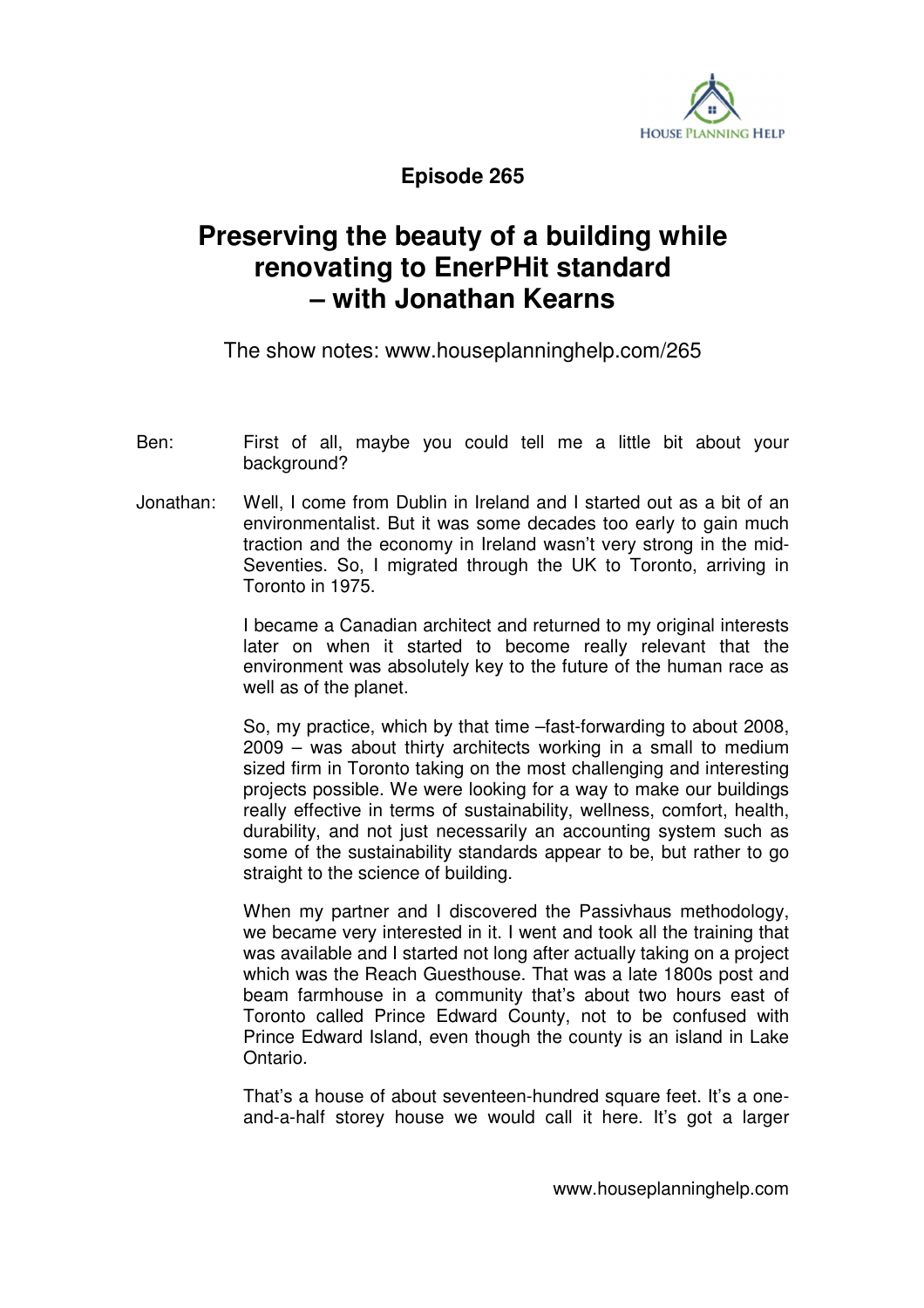

ground floor and a smaller second floor. And so, that project became my learning tool and sort of an experimental exercise in how to renovate an older building and draw all the best qualities out of it while at the same time enabling it to be superbly energy efficient.

 That really is the scope and intent of that project. SO I could describe it to you in more detail if you like.

- Ben: Well, I was just going to say that it was Lloyd Alter who pointed me in your direction. I tend to chat to him every so often and say, 'anything interesting going on that I should know about?' Firstly, that's quite a learning curve, coming into Passivhaus doing a retrofit project. Had you a full grounding of what lay ahead of you?
- Jonathan: I would say not. Basically, I had learned what it would take to design a new passivhaus. Even if you're doing a standard renovation, they are always more complicated and more difficult than doing a new building.

 So, in this instance, I had to begin by stripping away and selectively demolishing all of the worst parts of the house so that I could even begin to think whether the house was really worth renovating. But the more that we stripped and the more we could see the raw structure, the more we thought yes, this is really interesting, and we could get something very unique and valuable from it.

 So, what we did was, we demolished some parts of the building that were just very badly built. They were later additions to the original farmhouse. We stripped out every scrap of the interior so that we were only left with the wood. We were looking at the insides of the exterior of the house. So, to apply then the Passivhaus methodology to this renovation, we had to somehow encase that wooden structure with an air vapour barrier to create the thermal seal and then massively insulate it, install triple glazed windows and doors and also address any thermal bridges that were existing as part of the original structure, and then install the heat recovery ventilation system.

 So about a year-and-a-half to two years after we started, because it's always a little slower in the country, we had the project more or less complete such that I was able to heat the house through one entire winter with a twenty dollar twelve-hundred watt electric heater that kept the temperature inside at about seventeen or eighteen degrees while it was minus twenty-five outside.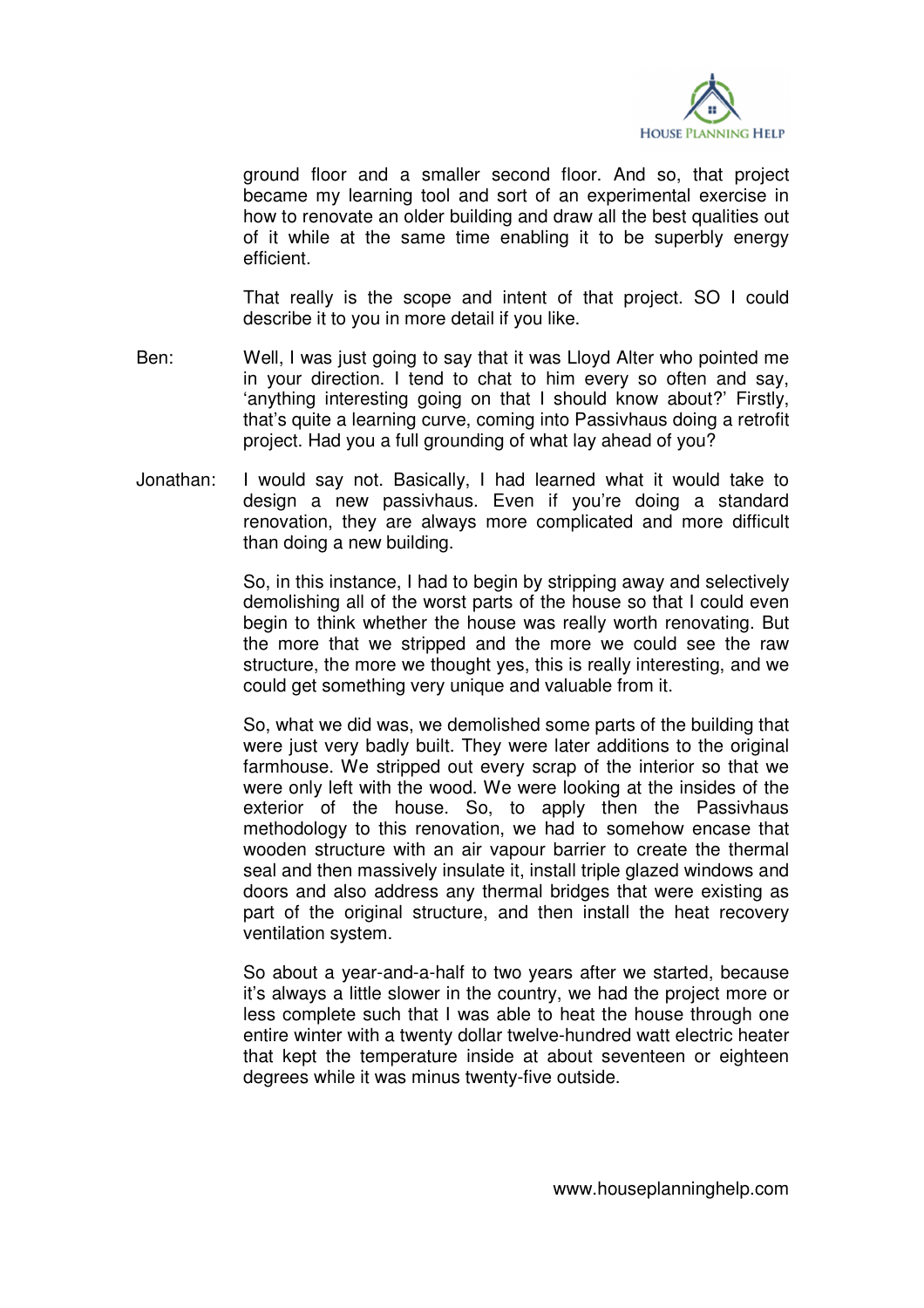

- Ben: This really does make sense where you are in the world. One aspect – you obviously talked about having this sizeable firm. What role did you play within this project?
- Jonathan: Well, I played the role of co-owner with my wife, Corrine Spiegel. She and I are the clients and then I'm the architect. Then my office would do some support work for me as well, like I worked with my office to do the PHPP on this. And I installed a friend of mine, an artist from Toronto, in a trailer on the site and he was the one who did most of the selective demolition and he brought his artistic eye to seeing things that were worth keeping or not keeping.

 Every weekend, we'd get together on site and decide what to do next. This is partly why it was a rather slow and somewhat drawn out process and sometimes we didn't agree on what we should keep.

- Ben: Can I just question you on that? An artist? What other skills? Was this literally an artist or an artist who also was in construction? Why that particular person?
- Jonathan: Yes, for that reason, because this artist would sustain himself inbetween the crests and valleys of selling his own artwork by doing construction work. So, he would invariably do some carpentry work, drywall work, plastering work, all of those things that came to him very easily as a sculptor and a painter.

 But it did slow us down because taking the artist's approach to this kind of a project means that there's an air of consideration about every component of the building before you decide to keep it or not keep it. So, the time schedule got a bit stretched out but nevertheless it was all time, I think, well spent.

 In the meantime, I had engaged with a supplier of SIPs – Structural Insulated Panels. This is a local contractor; Adam Cronk and his company is called Green Giant. He specialises in Passivhaus home projects and builds modular pre-fabricated components in his shop in the local town.

- Ben: Now, did you choose this build route partially because he was a local person and that's how we worked? What was in that decision for SIPs?
- Jonathan: The SIP was the most appropriate way to achieve the insulation value for this building because it's already a wood structure and the SIP is a composition of wood material, OSB typically, and extruded polystyrene insulation. So, with twelve inches of SIP cladding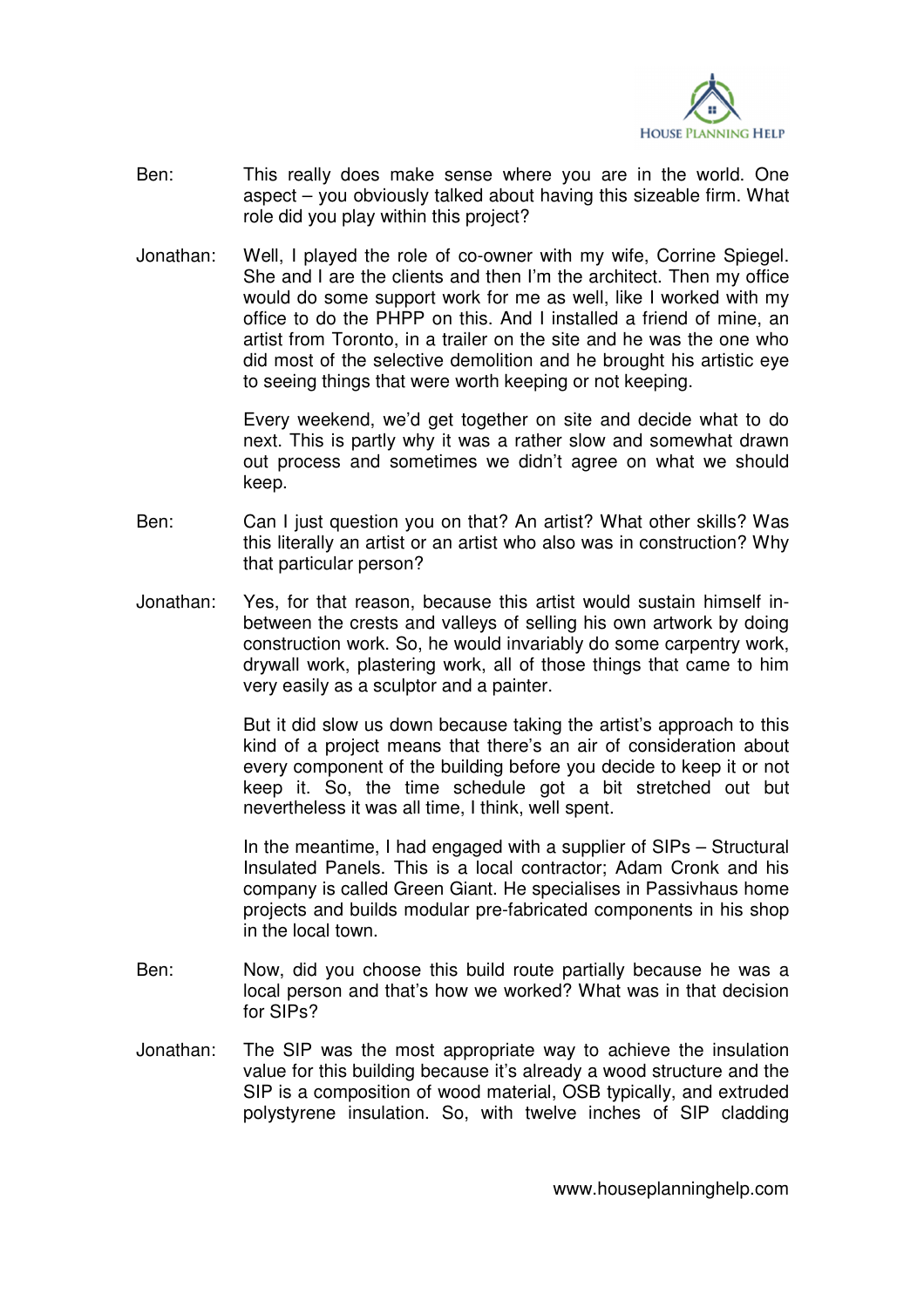

basically, we were able to bring the R-value up to about r-43 using the North American standard for thermal resistance.

 So, the fact that he happened to be local was just a huge bonus because it enabled him to be hands on with the manufacturing and the installation of those panels on the house.

- Ben: Correct me here if I'm wrong, but basically you're protecting the old structure within the SIPs?
- Jonathan: Yes. In many regards, the project was a bit like an archaeological dig where you had to burrow down to the raw, original structure built in the 1890s and then preserve it, over-clad it.

 And the end result is that you see a house form that's very similar to the original and made somewhat surreal by being entirely white on the outside, and when you cross the threshold through the front door, everything inside is the original wood. So, white outside, wood inside. It's a very powerful contrast between the exterior and the interior.

Ben: We'll try and put some of those images in the show notes because it is a stunning interior and I imagine that's one of the aspects that must have caught Lloyd's eye.

> In terms of the building, you obviously had an opportunity to modernise it a little bit. Did you take any parts of it that you thought you needed to do something different, or was this all about preserving that original beauty?

Jonathan: Well, certainly the original 1890s structure, which is the rectangle in plan of the original farmhouse, it had been added to sometime in the mid-twentieth century; a very poorly built, low-ceilinged, monoslope on the back of the house. We found that it was so improperly built that we essentially took it away entirely. But using the same masonry foundation, we constructed the kitchen dining room on the back of the house as a storey-and-a-half high space.

> So, again you have a contrast of the intimate, richly wooded finishes of the original house, and then you go through into the kitchen dining room and it's a one-and-a-half storey high open cathedral ceilinged space that is white on the inside and is white on the outside and has larger windows that overlook the garden.

> That was a necessary change to the house based on how we found it.

Ben: Were there any other big challenges on this project?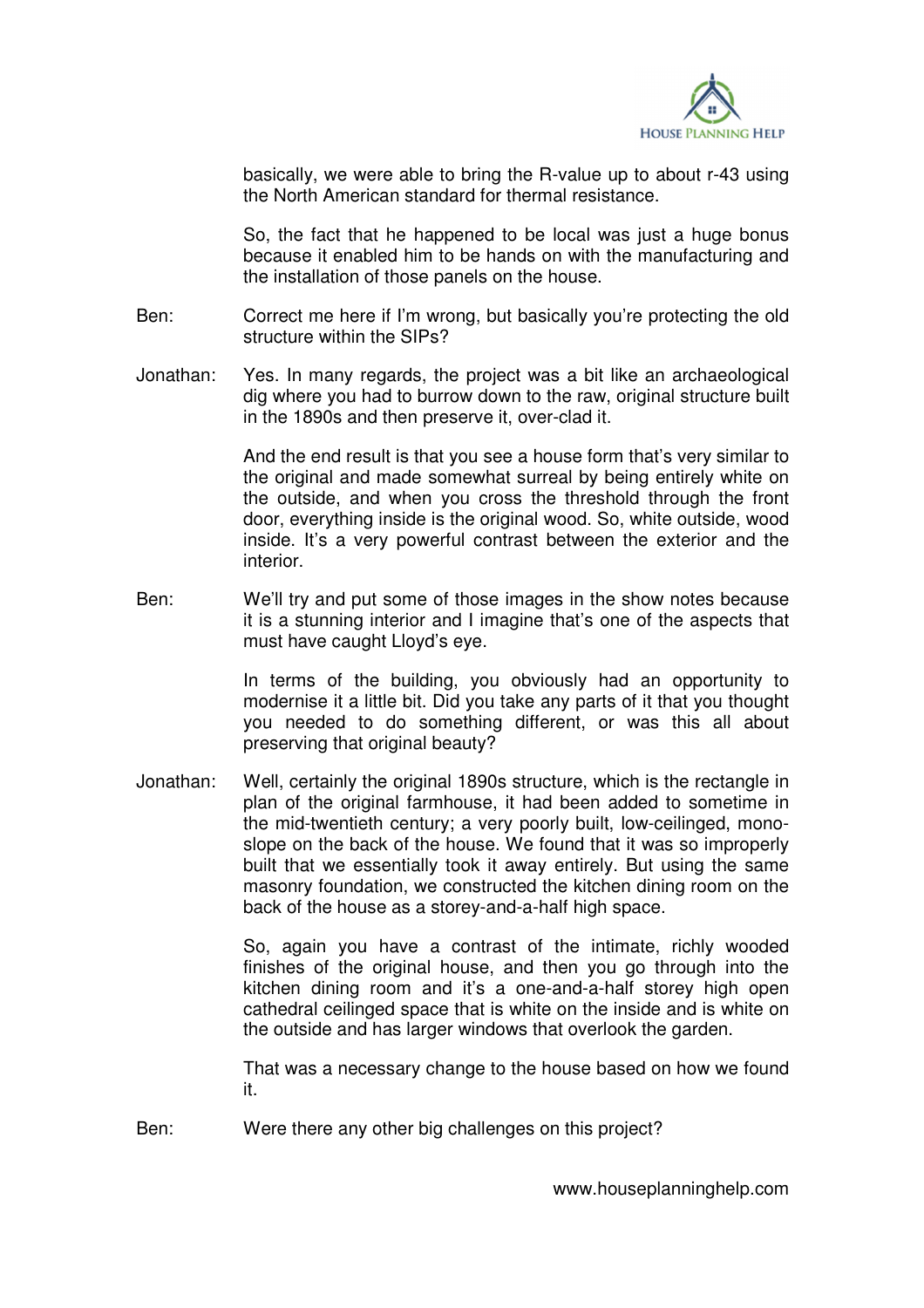

Jonathan: I think at some point we had to decide that the basement could not be included in the Passivhaus. The basement was very shallow. It's all built of local stone. Most of the mortar had leached out of that wall. The walls are about two-and-a-half feet thick. There wasn't a lot of opportunity to incorporate it into the house.

> So, we had to decide that the ground floor was going to be an insulated, sealed layer to the building enclosure. To achieve that, we had to put a lot of insulation on the underside of the floor and we had to achieve an air seal in the floor.

> When you have very beautiful old wooden floorboards that you want to keep, we had to make the decision to lift every floorboard and record where they were, preserve them, set them to one side and install a layer of OSB where every sheet is taped and sealed, and then all the edges of that floor of OSB had to be sealed to the outside of the exterior cladding of the original house so that when we wrapped the house with an air vapour barrier, we could tape it to the edge of the floor.

> That was a very painstaking process because the cladding of the exterior of the house together with the four posts made up the structure of the house and had to basically go a board or two to at a time to prise it free, to enable the air vapour barrier to go from the floor membrane to the outside of the cladding. So, tuck it down outside and up the outside face of the cladding and then fasten it back in place. Then the whole jacket of air vapour barrier could be taped to that.

> So, that was how we managed to get the air seal. And then we put the floorboards back down on top of the OSB and it looked like it had never moved. But we did get the airtightness. When we did the door blower test, we came in at point-five air changes per hour at fifty pascals of air pressure.

- Ben: This can sometimes be one of the trickiest bits with retrofits. So, did you have to play around at all or were you there off the mark? That's very good for EnerPHit too.
- Jonathan: Yes. Well, the hardest part the structure of the posts. Now, fortunately there were only four of them. We could not install the air vapour barrier through those posts.

 So, at the point where the OSB floor, which is representing our ground floor level air seal, where it abutted the posts, we had to tape about three or four inches vertically up each face of the post and tape down to the floor membrane so that the net effect of that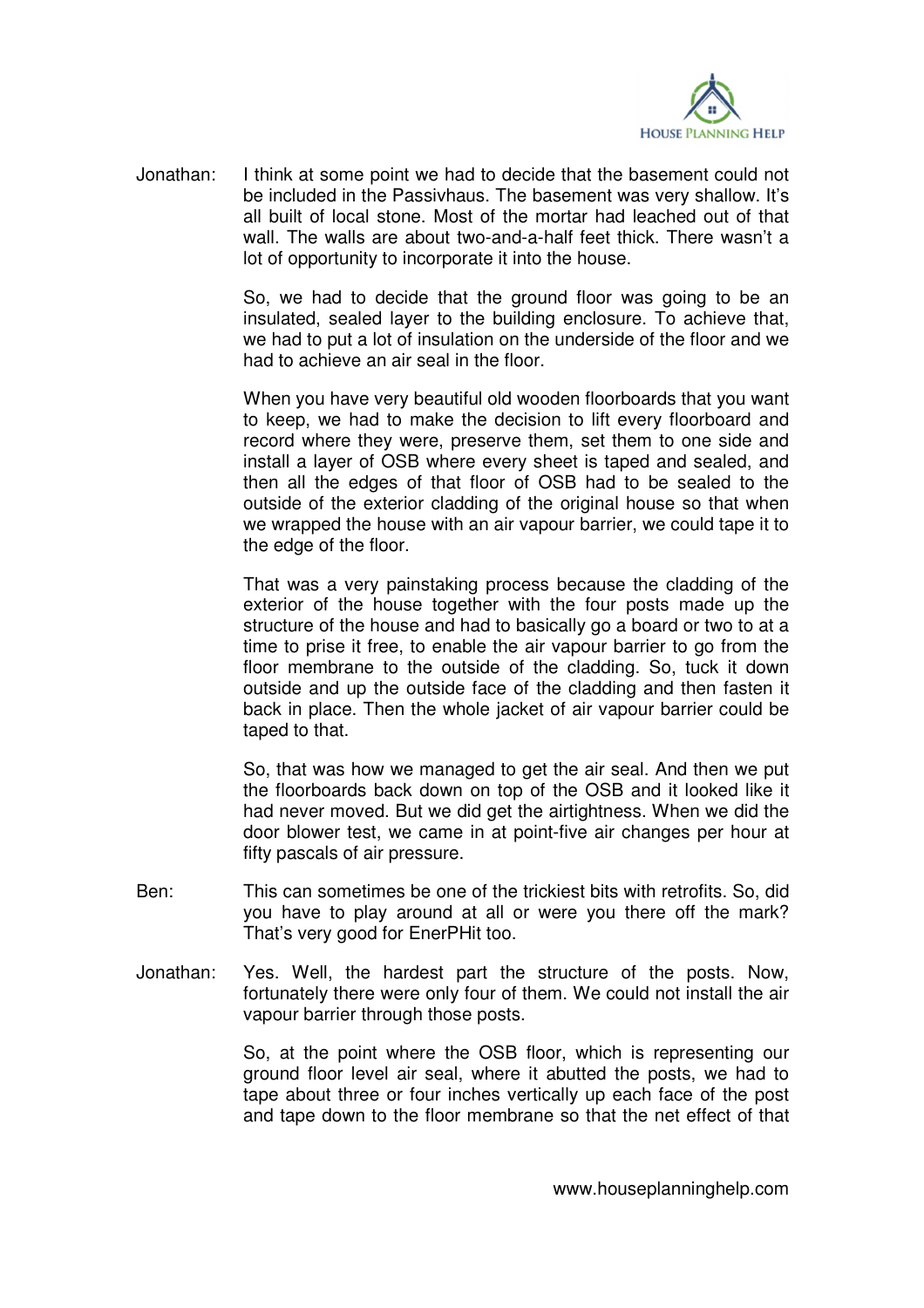

was that only the cross-sectional area of the post was not sealed. But given that it was already an over-a-century old cross-section of six-by-six wood post, the amount of air that would leak through it would be so tiny that it became an acceptable gap in the air seal and it was all enclosed within the over-jacket of twelve inches of EPS. So, it was completely inside the insulation layer.

- Ben: Having gone through all of this I know you said it was your first time for Passivhaus full-stop – what does it make you think both about new build and also renovation projects?
- Jonathan: It makes me want to do new build more than renovation, because with renovation it's a journey and you don't know the route. You know what your objective is but you're starting with something where you can't see all of the challenges. So, it's not until you get in and you strip away and you discover all the nuances, that only then can you really make the right decision, make the right design choice.

 So, the renovation project really needs you as the architect and designer to be very hands-on and very engaged in the process all the way through. Whereas with a new build, you can really design and think out, calculate and detail every aspect of your new build before you start construction.

I'm currently building a new Passivhaus which is another guesthouse and it's called the Endymion Guesthouse. It's also in Prince Edward County and it's maybe about fifteen minutes away from the Reach Guesthouse. It's completely new build. I was able to site the house the way I wanted to, so it faced south. I was able to choose how to build it so that a not wholly experienced Passivhaus builder could build it.

 It's an ICF construction; it's a concrete house. I have reached the point where the roof is on, the windows are in, we're installing the electrical and the plumbing right now, and we hope to be occupying it before the end of the year.

Ben: Just going full circle back to the beginning when you were saying that even in the early days you were very interested in sustainable building, what lessons do you think you've learnt as a practice?

> This doesn't necessarily have to be Passivhaus related but in terms of building for today, I suppose, facing climate change, some of the big issues that we've got coming, what other things do you find yourself doing more of as a practice?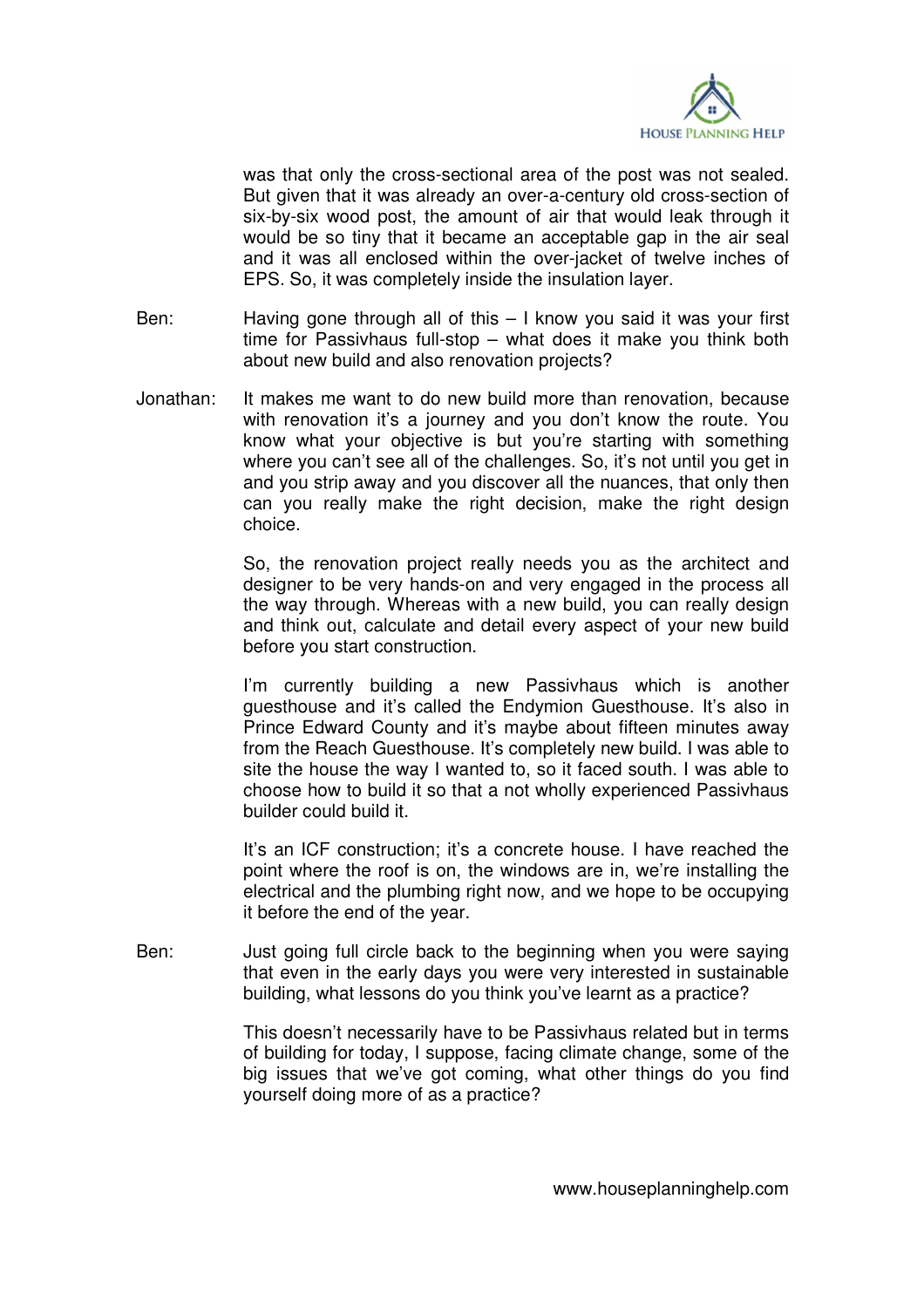

Jonathan: Well, at the beginning it was a kind of a groping around in the dark, looking for the right way to build super sustainably. I collaborated with Ken Yeang who's a famous eco architect at the early days of this exploration. So, I always liked the ecological approach to architecture and I always liked the landscape approach to architecture.

> I went through periods of being very immersed in looking at photovoltaic solar panels to heat water, small wind turbines, the use of geothermal for heating and cooling, but in reality when I got into the methodology of Passivhaus, it makes all these other approaches not irrelevant but secondary to building first of all the primary architectural enclosure to be superbly high performance.

> It's like going back several, if not many centuries, to a very early pre-technology period, when you had to use what nature gave you as a way of being warm and being sheltered, or being cool, and so it's always fascinating to look at very early civilisations, how they sited and addressed their buildings all to catch the south sun and to use the south sun to heat their homes in the winter and keep them cool in the summer by shading the main apertures, and to build building enclosures invariably with very thick walls or very thick roof structures, but to keep the passive thermal energy created by humans, by fire, by animals living in a part of the building or the farmhouse and keeping the thermal energy inside.

> Once you've created the ideal envelope, and you can quote the examples of the thermos flask, that is the objective. Make the building envelope superbly thermally efficient so that you don't have to put much energy in.

> Then when you start looking at geothermal, and photovoltaics and wind turbines and other methods of adding to the sustainable menu, they're not so critical. Because the amount of additional energy you need is so small, you don't need to be overspending because geothermal is quite expensive. But you might still need to add actively generated heating and actively generated cooling in our climate at least.

> Typically, we would have to resort to some small-scale, very efficient method of heating and cooling, and typically what we like to use is a small mini-split that is very low energy consumption and really is only needed for a few months in the summer and a few months in the winter. Whereas through the shoulder seasons, we very often don't need to heat or cool but just keep the energy inside the building that's been generated by humans, by some appliances, by cooking and so forth, and keeping the house superbly ventilated